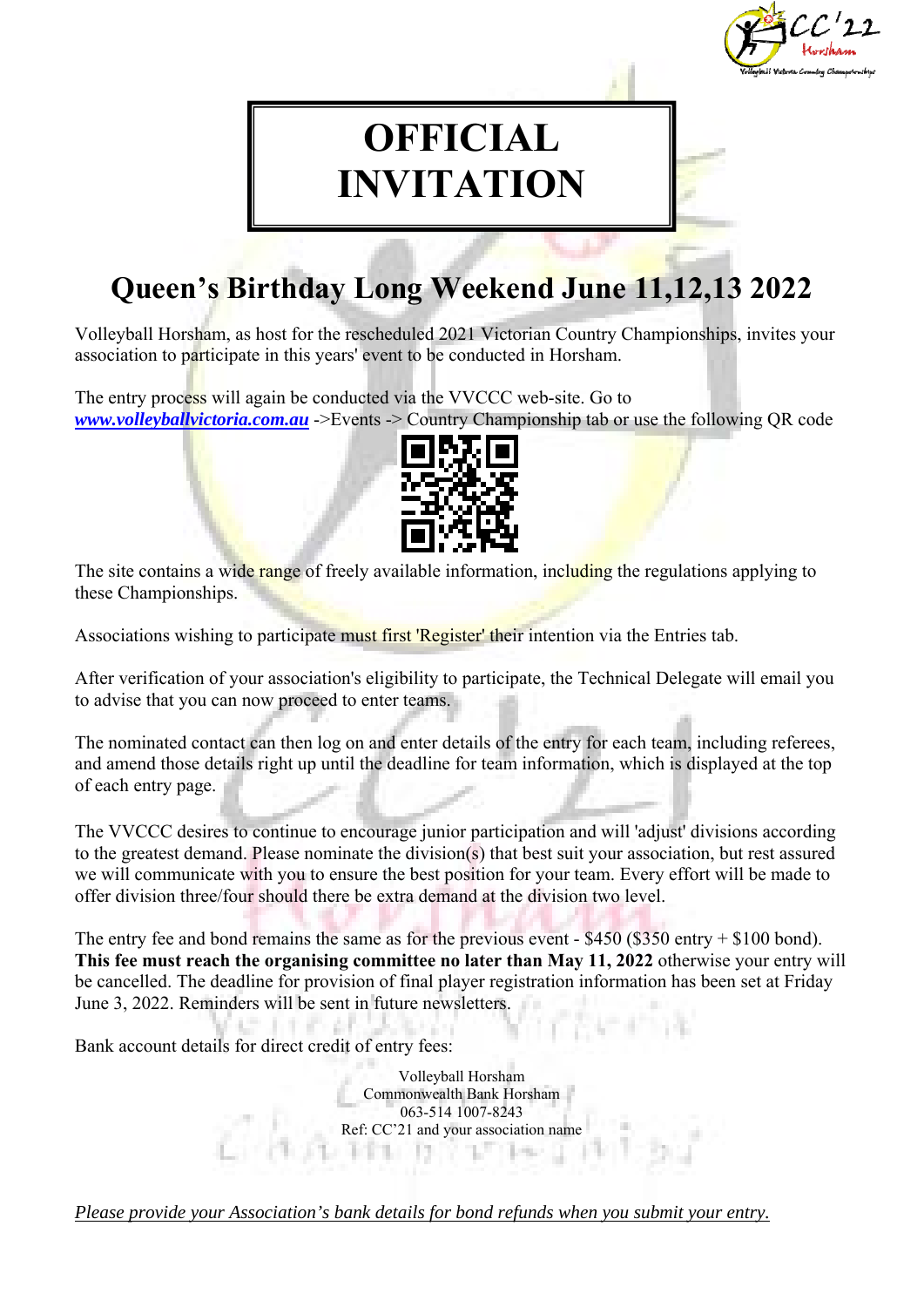

### **ENTRY FEES AND BONDS ARE DUE BY May 11, 2022**

Enquiries to: David Berry Ph: 0487 824599 email: eo@wrsa.org.au (All entries are subject to the requirements as specified in the regulations.)

#### **Entry Process via web-site:**

The entry process requires five major steps:

- 1. Register your Account
- 2. When activated by the Technical Delegate (TD), select your entry type and fill out the Association details
- 3. Enter your team(s)
- 4. Enter the Players
- 5. Enter your Referees

#### **Step 1:**

To register your account - from the Home page, click/tap the **Login** tab. Click/tap **New User? Register your Account**. Complete the registration details and then click **Register**. When the TD activates the account, you will receive an email advising you can proceed.

#### **Step 2:**

Association details - from the Home page, click the **Login** tab, enter the email address and password you submitted on the Registration page. Select your Entry Type, which will be 'Association - Multiple Teams'. Complete the Association Registration Details page and click **Submit**.

#### **Step 3:**

Enter Teams - you can now enter your first team. Select the Division, then enter a team name and all of the details for a coach, plus a contact phone number. Assistant coaches, managers and accommodation details are optional at this stage – they can be completed later. Click **Submit** to enter your first team.

#### **Step 4:**

Enter Players - you may now enter details of the players in that team. Note that a minimum of 7 players must be registered with first name, last name and their shirt number. Only one invited player and one Marquee player is allowed. The VVI player ID is optional, but is preferred if available.

After your players have been entered, click **Register**. Players can be added/deleted later and numbers can also be changed.

If you don't have all the details, click/tap **Back to Team List** and follow the prompts to enter your next team.

Each team must be entered separately.

If any invited players have been registered, click/tap on the Clearance Form tab and when the form is displayed, print it out. Fill in the details on the form and forward the first copy to the host association by the player registration deadline and give the second copy to the player being invited to play by the other association. DO NOT email the clearance form unless a valid signature is inserted on the form.

#### **Step 5:**

Finally, don't forget to **Register Your Referee(s)**. Division One teams are required to register their referees by the **entry deadline** - refer section 3L(ii)(b) of the Regulations. Other division teams must register referees by the team **player registration deadline**. Up to eight referees can be registered per association.